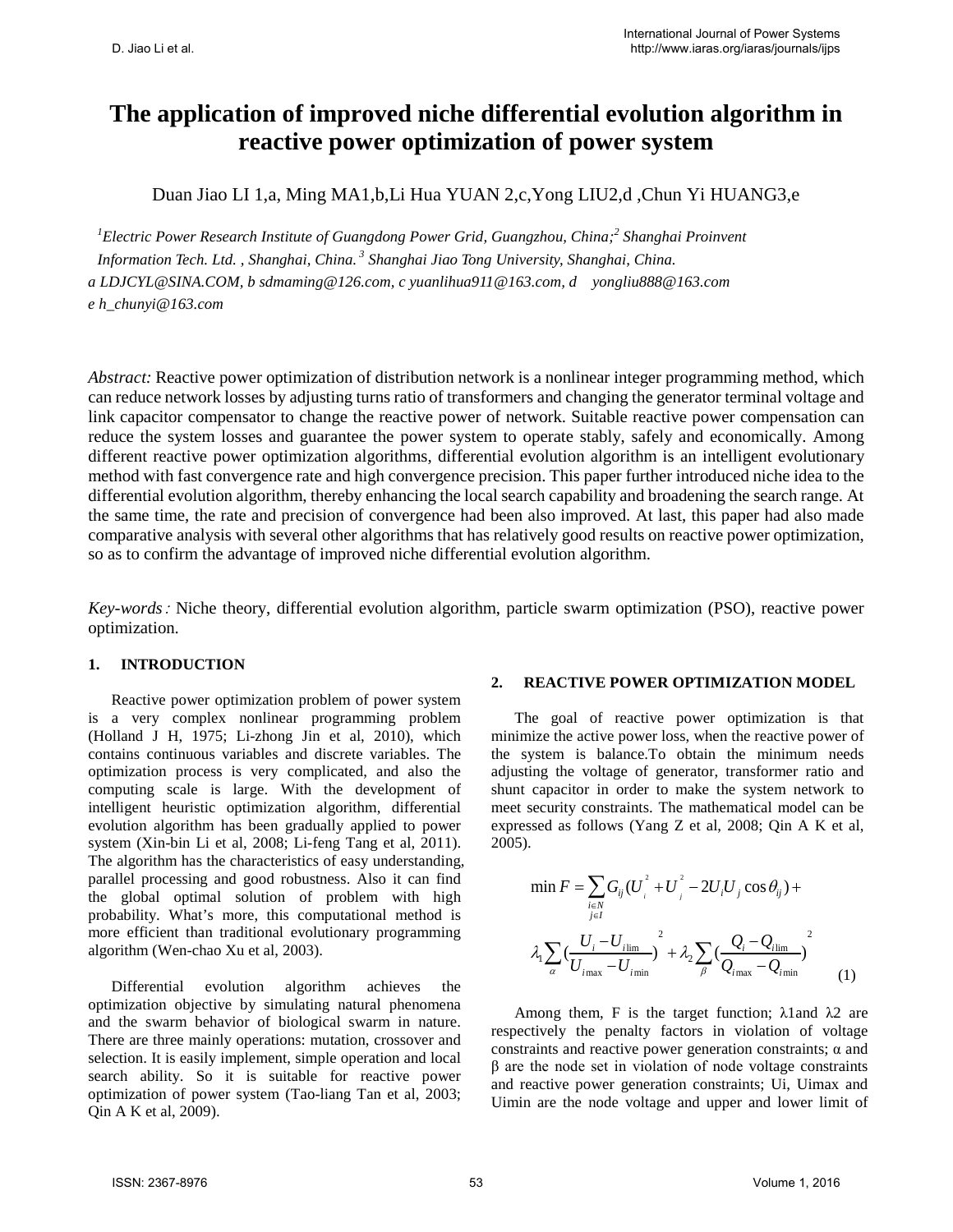node voltage; Uilim and Qilim are voltage and reactive power limit of the node i. The formula is defined as follows (Storn R and Price K, 1995).

$$
U_{i\text{lim}} =\begin{cases} U_{i\text{max}} , U_i > U_{i\text{max}} \\ U_{i\text{min}} , U_i < U_{i\text{min}} \end{cases}
$$
  

$$
Q_{i\text{lim}} =\begin{cases} Q_{i\text{max}} , Q_i > Q_{i\text{max}} \\ Q_{i\text{min}} , Q_i < Q_{i\text{min}} \end{cases}
$$
  
(3)

Equality constraints are written as follows.

$$
\begin{cases}\nP_i - U_i \sum_{j=1}^N U_j (G_{ij} \cos \theta_{ij} + B_{ij} \sin \theta_{ij}) = 0 \\
Q_i - U_i \sum_{j=1}^N U_j (G_{ij} \sin \theta_{ij} - B_{ij} \cos \theta_{ij}) = 0\n\end{cases}
$$
\n(4)

Inequality constraints of state variable are written as follows.

$$
\begin{cases}\nU_{G\min} \le U_G \le U_{G\max} \\
K_{T\min} \le K_T \le K_{T\max} \\
Q_{c\min} \le Q_c \le Q_{c\max} \\
U_{L\min} \le U_L \le U_{L\max} \\
Q_{G\min} \le Q_G \le Q_{c\max}\n\end{cases} (5)
$$

In the formula, UGmin and UGmax are upper and lower limit value of the generator terminal voltage; KTmin and KTmax are upper and lower limit value of adjustable transformer tap changer; QCmin and QCmax are upper and lower limit value of the compensation capacitor switched groups; ULmin and ULmax are upper and lower limit value of load points' voltage; QGmin and QGmax are upper and lower limit value of reactive power generation (Vestertron J and Thomsen R, 2004).

### **3. APPLICATION**

#### **3.1 Improved differential evolution algorithm**

Improvement of the basic differential evolution algorithm mainly has the following aspects (Yan-ling Wu et al, 2008; Bakare G A et al, 2007; Liang R H and Cheng C K, 2001).

#### (1) The choice of difference individual

This paper Fitness Eulidean-distance Ration (FER) is added to the differential evolution algorithm, and it is used to increase the diversity of population. Fitness Eulidean-distance Ration (FER) is first introduced to Particle Swarm Optimization (PSO) algorithm for solving multimodal optimization problems. Join this mechanism makes the particles toward to the individual nbest which is nearer and fitness to it. In the Particle Swarm Optimization (PSO), each individual is the largest individual of Fitness

Eulidean-distance Ration (FER), and it is one of the neighborhood individual. The calculating formula of FER as follows.

$$
FER_{(j,i)} = \alpha \cdot \frac{f(p_j) - f(p_i)}{\left\|p_j - p_i\right\|}
$$
  
\n
$$
\alpha = \frac{\left\|s\right\|}{f(p_s) - f(p_w)}
$$
\n(6)

Among them, pi and pj respectively represent optimal individual of the i and the j individual.  $\alpha$  is a proportional coefficient; pw is worst-fitness individual in current swarm;

 $\|s\|$  is the size of the search space.

$$
||s|| = \sqrt{\sum_{k=1}^{d} (x_k^u - x_k^l)^2}
$$
 (8)

In formula,  $x_k^u$  and  $x_k^l$  is the maximum and minimum values of the K dimensions search space.

Fitness Eulidean-distance Ration (FER) method is applied to differential evolution algorithm. Through the method to choice xr1 to xr5 five individuals, and the calculating formula of Fitness Eulidean-distance Ration (FER) is written as follows.

$$
FER_{(j,i)} = \frac{normalize(f(p_j) - f(p_i))}{normalize \sqrt[m]{\left(\left\| p_j - p_i \right\| \right)}}
$$
(9)

Considering that  $\alpha$  is a constant, if delete the proportion coefficient, it will have no effect on sequence of Fitness Eulidean-distance Ration (FER). Meanwhile, reduce the computational complexity and improve the efficiency of the algorithm. The denominator of Fitness Eulidean-distance Ration (FER) is normalized. At same time, in order to strengthen distance's function to keep diversity of swarm, denominator is become the n-th power of distance. The value of N adjusts according to search condition. According to the above formula, calculate every individual to all swarms' individuals of Fitness Eulidean-distance Ration (FER), and put them in order. After that, according to the roulette wheel method select xr1 to xr5 individuals in other individuals.

In the course of swarm search, there may be many individuals gathered at a peak. It will cause the waste of search, so initialize a part of worst fitness individuals for remaining elite parts continue to search the peak. The remained elite individuals don't use Fitness Eulidean-distance Ration (FER) formula any longer, but use standard differential evolution algorithm to local search ensuring the convergent precision of algorithm. In order to ensure that the swarm can continue to use Fitness Eulidean-distance Ration (FER) strategy, add the individuals had same number of elite individuals to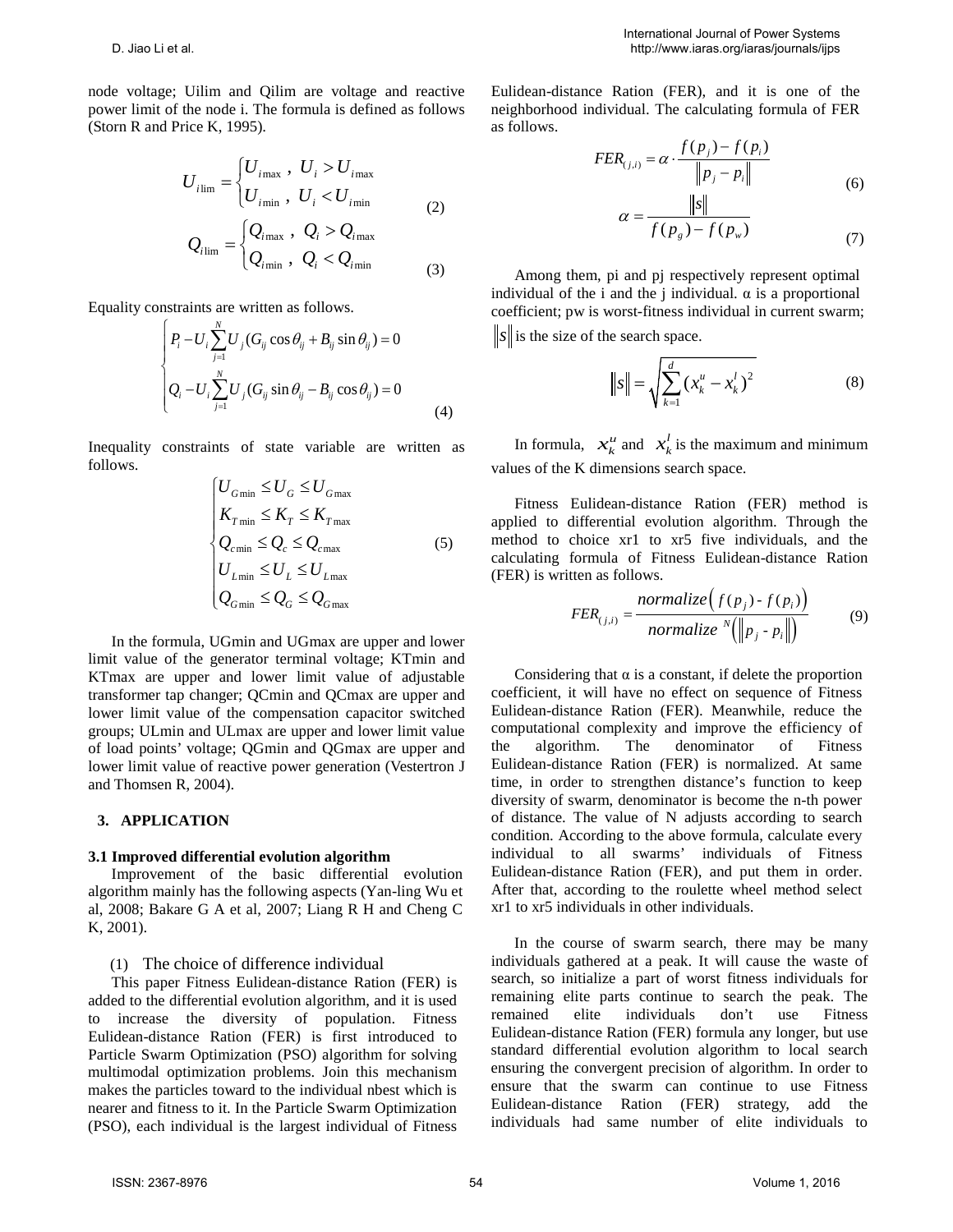initialized swarms. It can global search optimal solution. So the size of swarm NP is adaptively adjusted.

(2) Memory mechanism added in, algorithm will save optimal solution's position what elite individuals has searched every time. Because dynamic problems is a periodic function, it is necessary that memory mechanism join in algorithm. At same time, it can use the saved information in the process of swarm's initialization.

(3) The variation factor F is decreasing after swarm's initialization and then lineal increasing in the search process. It's helpful to splitting swarm.

#### **3.2 Operation step**

The step of improved Different Evolution Algorithm Fitness Eulidean-distance Ration as follows.

Improved differential evolution algorithm based on FER is applied in the reactive power optimization of power system. Search range and precision are improved on the original algorithm. Firstly, the paper establish power system reactive power optimization model, and then compare application of reactive power optimization with the particle swarm optimization algorithm, differential evolution algorithm and niche particle swarm algorithm. To show the superiority of improved strategy .



**Figure 1.** The step of Different Evolution Algorithm FER

#### **3.3 Application procedure**

#### (1) Initialize parameters

At first, initialize swarm size M, max iteration and cross rate. And then initialize output power of PV point, system load and phase angle of system nodes.

#### (2) Power flow calculation

Set the maximum iteration in the biggest received error and the error of the Newton-Raphson method. Then use Newton-Raphson method to power flow calculation.

#### (3) Variation

Through the calculation of Fitness Eulidean-distance Ration (FER) select individual of traction variation, in the meantime, linear adjust the mutation factor F. At time of extending the search scope, increase the search precision and convergence speed. After the Fitness Eulidean-distance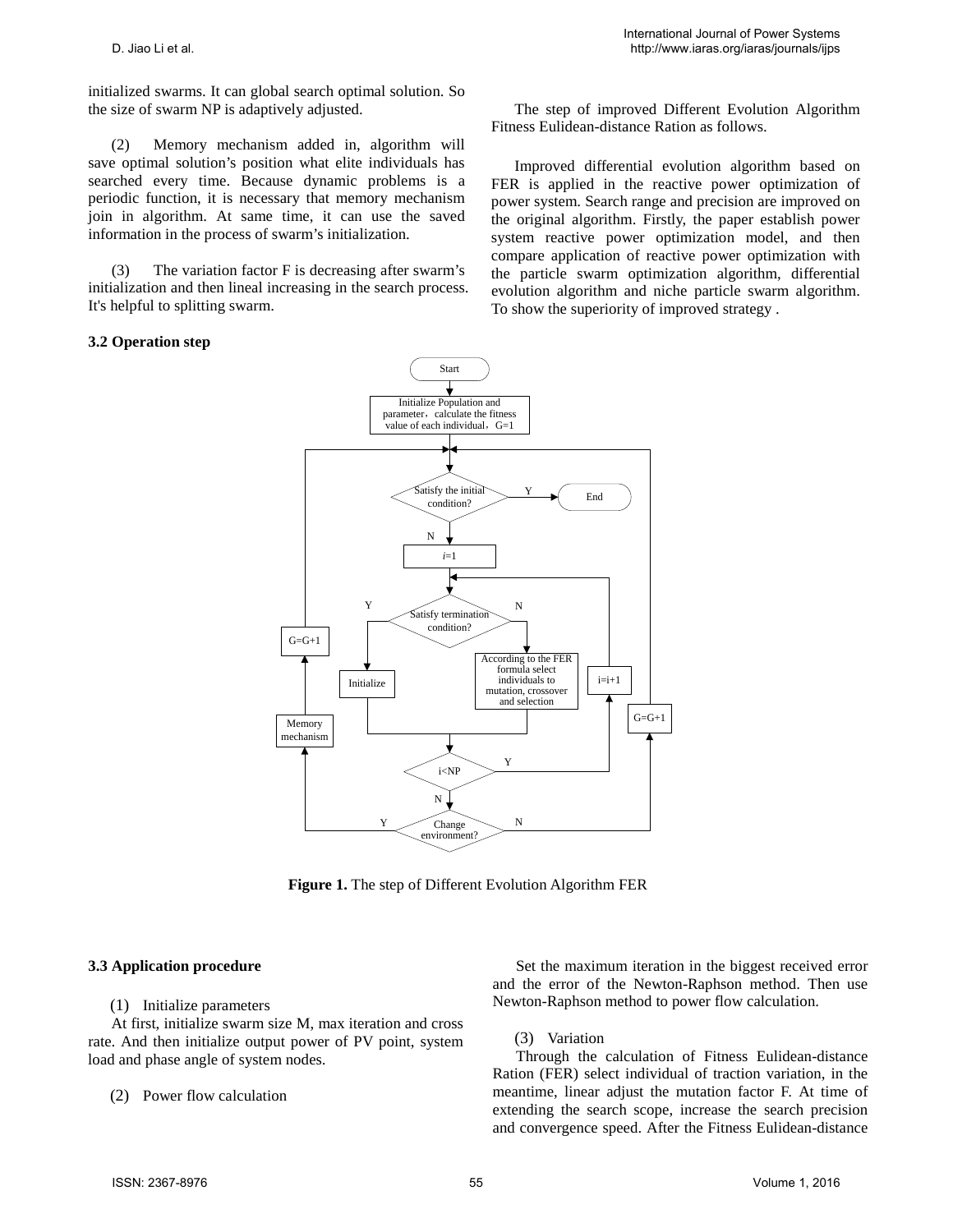Ration (FER) search process, it will form a number of small swarms, in the swarm. Deepen the local search in the guidance of locally optimal particle.

## (4) Crossover and selection

After Variation, it is the vector  $V_i^{k+1}$ . Interlaced operate it and the original vector to obtain the test vector. Then select the better fitness between the original vector and test vector, and keep it in a swarm.

## (5) Verification of termination criterion

If the present iteration k is not equal to the maximum iteration, then turn to step B and recalculate. If the present iteration k is equal to the maximum iteration, then terminate and Write the power system loss after optimization. It can also set a convergence precision as the condition of iteration stop, stopping search when it reaches a precision. The combination of the two can save search time wonderfully.

## **4. THE EXAMPLE ANALYYSIS**

In order to verify the advantage of differential evolution algorithm based on Fitness Eulidean-distance Ration (FER), this paper solve optimization problems in power system respectively using particle swarm optimization, Differential Evolution (DE), Niche Particle Swarm Optimization (NPSO) and Fitness Eulidean-distance Ration Differential Evolution (FERDE). (The results see Tab 1)

| Test<br>system | Algorithm    | Optimal<br>network<br>$\log s$ | Worst<br>network<br>$\log s$ | Average<br>network<br>$\log s$ | standard deviation |
|----------------|--------------|--------------------------------|------------------------------|--------------------------------|--------------------|
| IEEE57         | <b>PSO</b>   | 0.0648                         | 0.0695                       | 0.0662                         | 0.0089             |
|                | DE           | 0.0645                         | 0.0668                       | 0.0656                         | 0.0073             |
|                | <b>NPSO</b>  | 0.0640                         | 0.0642                       | 0.0640                         | 0.00586            |
|                | <b>FERDE</b> | 0.00634                        | 0.00782                      | 0.00692                        | 7.32e-006          |
| IEEE30         | <b>PSO</b>   | 0.06064                        | 0.06265                      | 0.06471                        | 0.0009             |
|                | DE           | 0.06042                        | 0.06138                      | 0.06345                        | 0.0003             |
|                | <b>NPSO</b>  | 0.05963                        | 0.06081                      | 0.06000                        | 0.0001             |
|                | <b>FERDE</b> | 0.00517                        | 0.00611                      | 0.00581                        | 2.48e-007          |
| IEEE14         | <b>PSO</b>   | 0.05392                        | 0.06142                      | 0.06001                        | 0.00004            |
|                | DE           | 0.05134                        | 0.05724                      | 0.05532                        | 0.00007            |
|                | <b>NPSO</b>  | 0.04927                        | 0.05421                      | 0.05271                        | 0.00003            |
|                | <b>FERDE</b> | 0.00073                        | 0.00095                      | 0.00084                        | $\Omega$           |

**Table 1. Comparison of different optimization results**

By comparing the worst network loss can be seen that Fitness Eulidean-distance Ration Differential Evolution (FERDE) gets the minimum network loss in the four algorithms through calculation of three systems: IEEE 14, IEEE 30 and IEEE 57. And the worst loss and average loss of Fitness Eulidean-distance Ration Differential Evolution (FERDE) algorithm in independent experiment is the least one among the four algorithms.

In the stability optimization, for the reactive power optimization of three systems IEEE 14, IEEE 30 and IEEE 57, Fitness Eulidean-distance Ration Differential Evolution (FERDE) algorithm can obtain the minimum standard deviation of network loss and optimized stability of best algorithm.

To sum up, when the Fitness Eulidean-distance Ration Differential Evolution (FERDE) separately solve reactive power optimization of three systems, obtain a better optimal performance than the Differential Evolution (DE), Particle Swarm Optimization(PSO) algorithm, and Niche Particle Swarm Optimization (NPSO) algorithm. And result shows the FERDE is successfully applied in search process of reactive power optimization.

#### **5. CONCLUSION**

Reactive power optimization can improve the security of electric power system and reduce the network loss of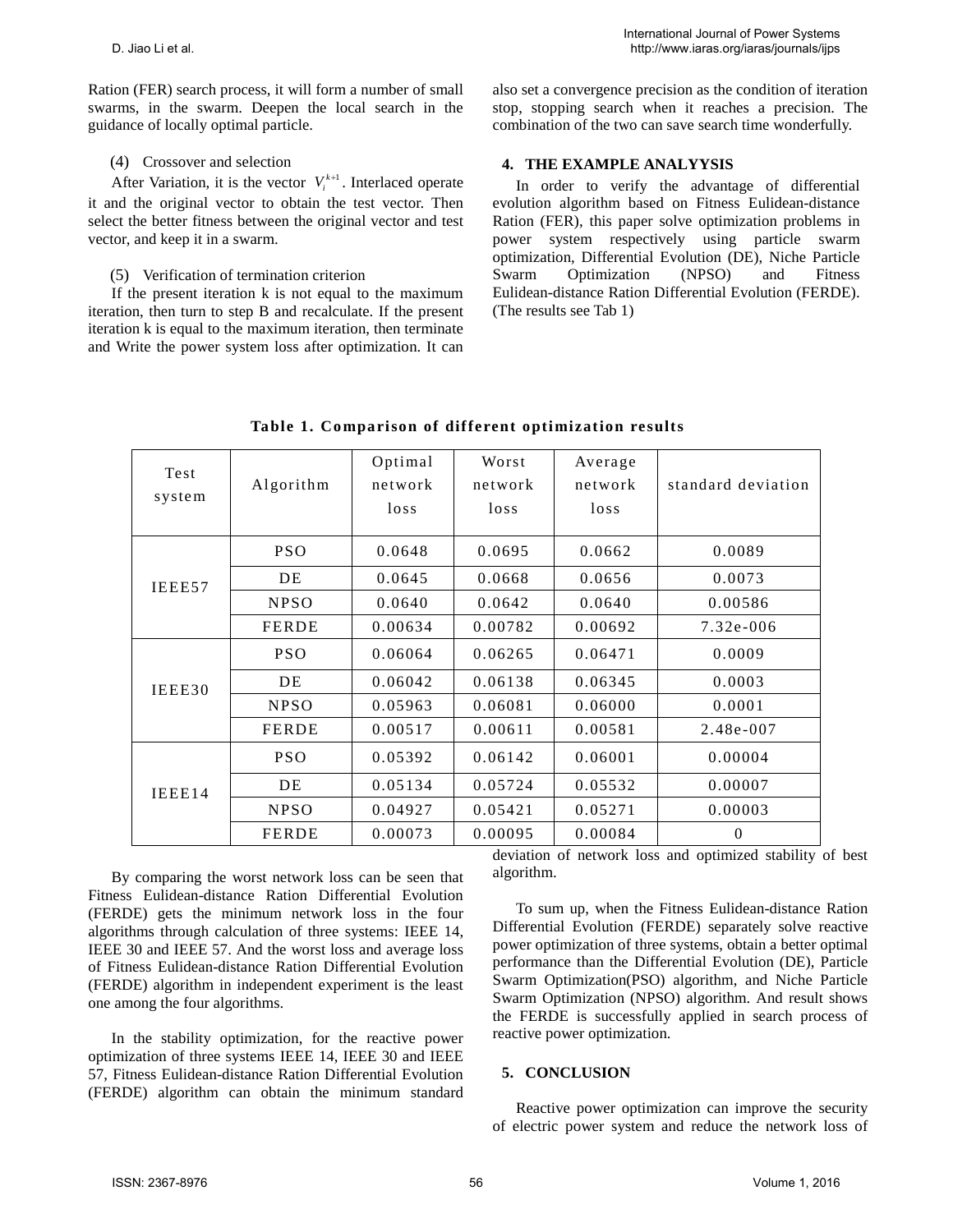power system effectively. This paper studies differential evolution algorithm based on Fitness Eulidean-distance Ration and improves basic differential evolution algorithm. It improves the convergence speed and solution's quality of basic differential evolution algorithm. So it is a good algorithm to solve the problem of reactive power optimization, reducing power system network loss in the precondition of security and reliability of the power systems. Therefore it is well worth researchers delving.